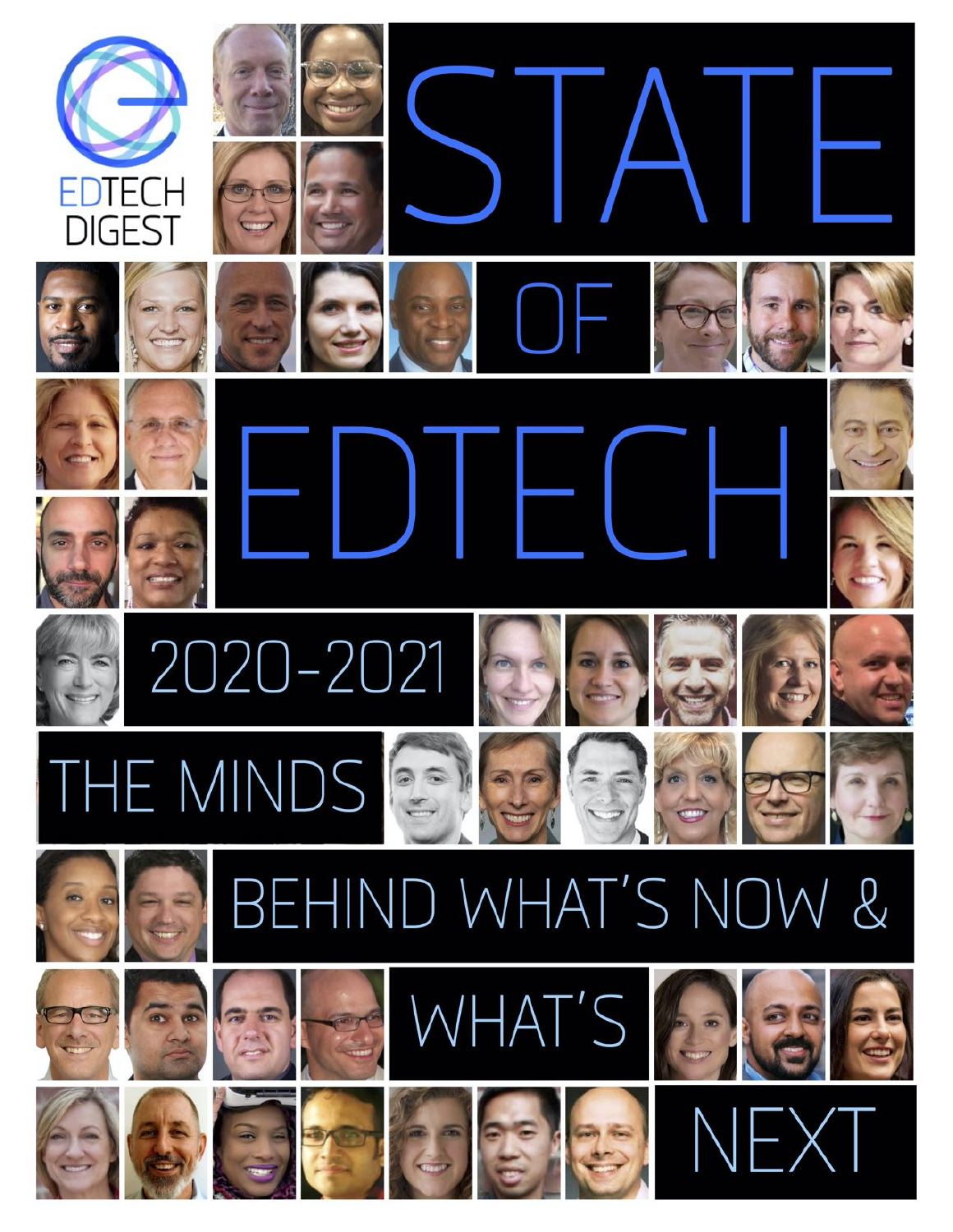## STATE OF EDTECH

# LEADING VOICES *What is the state of education, and technology's role—and, what's ahead?*

## **By VICTOR RIVERO**













**For the third** time since our inaugural *STATE OF EDTECH: The Minds Behind What's Now and What's Next* report published in 2017-2018, we've again asked our readers to weigh in with their thoughts on these questions:

#### *What is the state of education these days?*

*What is technology's role in education?*

### *What's just ahead?*

We could get a sense of 'where things are at' by a careful study of the numbers, but with this segment of our report, some of those "*minds behind what's now and what's next"* simply let us know exactly what they are thinking.

They include Directors of Technology, district administrators, startup founders, CEOs, investors, teachers, students, education

leaders, policy makers and others in and around education.

And what better way to begin to get a picture of the realities we face across the full education spectrum — from early childhood learning and K-12, to vocational and technical education, community college, traditional college and university, to corporate learning, workforce training, and skills development than to lean in and listen!

Their voices stand alone, each one a point of view replete with its own experience and angle —but as a group, there is a certain resonance that begins to come through.

How this sounds to you, our reader, is for you to decide. Listen closely, hear them out, and keep the conversation alive with your own leading voice!